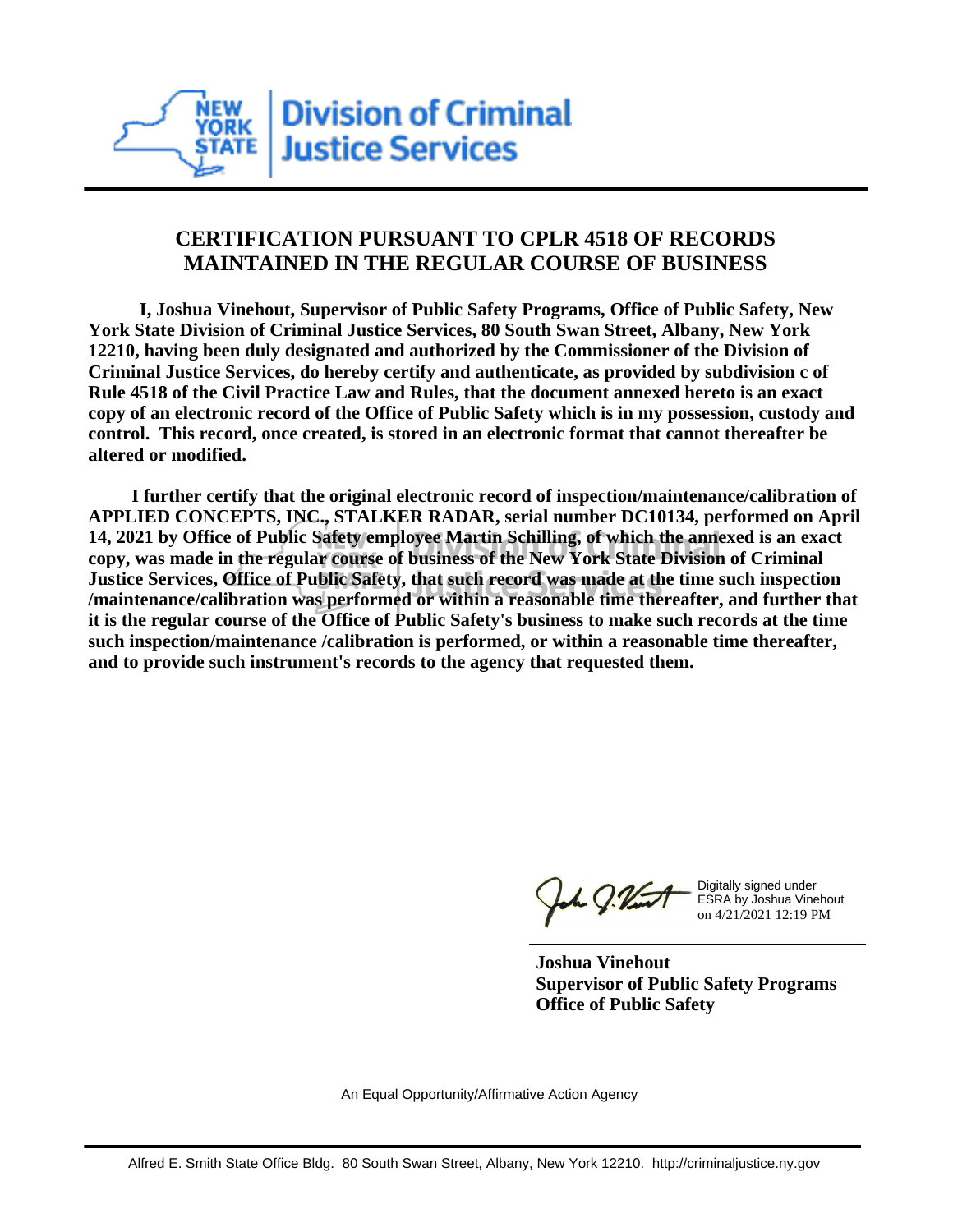## **RADAR RECORD OF INSPECTION / MAINTENANCE / CALIBRATION**

## **Name of Submitting Agency: Stony Point Town Police Department Manufacturer: APPLIED CONCEPTS, INC. Model: STALKER Date: April 14, 2021 Serial Number: DC10134**

 **I hereby certify that APPLIED CONCEPTS, INC. RADAR, model STALKER, serial number DC10134/ / KA13995 / / N/A, has been calibrated using standards whose accuracies are established by the National Bureau of Standards, or have been derived by the ratio type of self calibration techniques. Calibration has been effected by controlled tests performed on the date indicated above.**

| <b>Test No</b> | <b>Internal Standard</b>                   | <b>Test Result</b> |
|----------------|--------------------------------------------|--------------------|
|                | <b>PAS MPH</b>                             | <b>PAS MPH</b>     |
| <b>Test No</b> | <b>Certification Standard (Stationary)</b> | <b>Test Result</b> |
|                | 40 MPH                                     | 40 MPH             |
|                | $25$ MPH<br>YORK                           | <b>25 MPH</b>      |
| <b>Test No</b> | <b>Certification Standard (Moving)</b>     | <b>Test Result</b> |
|                | <b>40 MPH</b>                              | <b>15 MPH</b>      |
|                | <b>25 MPH</b>                              |                    |

**Turning Fork Certification / Date of Certification: April 14, 2021**

| <b>Serial Number</b> | Frequency | <b>Test Result</b> |
|----------------------|-----------|--------------------|
| FB004098             | 4169 HZ   |                    |

**The above stated tuning fork has been tested and found to oscillate at 4169 Hertz. It will cause a calibration signal of 40 MPH when used with a Doppler traffic radar operating at 34,700 Mhz.**

| <b>Serial Number</b> | Frequency | <b>Test Result</b> |
|----------------------|-----------|--------------------|
| FA003201             | 2614 HZ   | 25 MPH             |

**The above stated tuning fork has been tested and found to oscillate at 2614 Hertz. It will cause a calibration signal of 25 MPH when used with a Doppler traffic radar operating at 34,700 Mhz.**

 **I further certify that the entries made in these records were made at the time that the inspection /maintenance/calibration of the above identified RADAR was performed, or within a reasonable time thereafter.**

 *page 1 of 2* 

Digitally signed under ESRA by Martin Schilling on 4/14/2021 1:09 PM

**Martin Schilling Highway Safety Equipment Technician Office of Public Safety**

**\_\_\_\_\_\_\_\_\_\_\_\_\_\_\_\_\_\_\_\_\_\_\_\_\_\_\_\_\_\_\_\_\_\_\_\_\_**